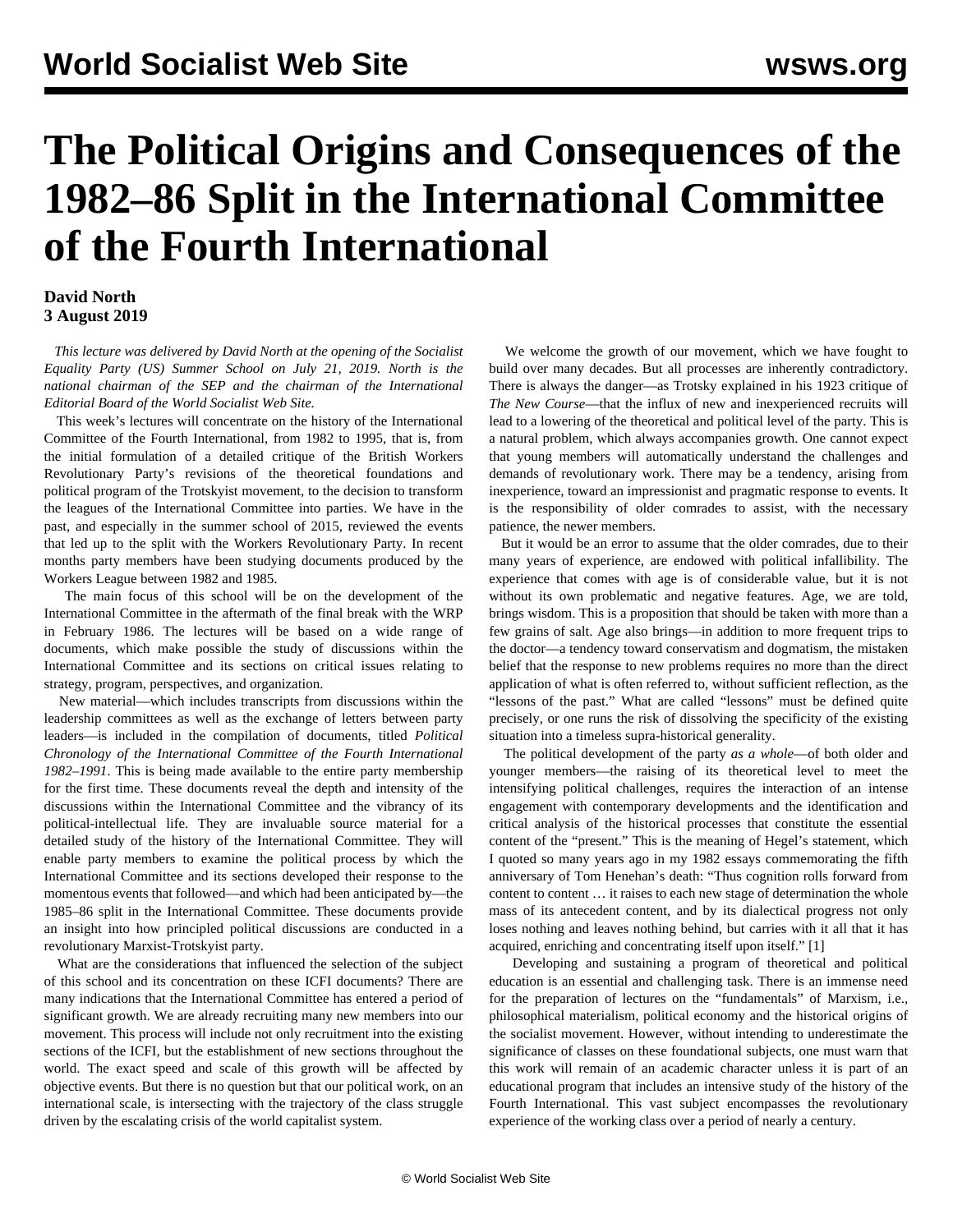Moreover, this study must be informed by a correct theoretical method. Hegel, in his *Philosophy of History*, ridiculed the different varieties of pragmatic approaches to history. "The worst kind of pragmatic historian," he wrote, "is the petty psychologist who looks for subjective motives…" Hardly any better "is the moralizing pragmatist … who sporadically awakens from his weary ramblings to utter edifying Christian reflections, attacking events and individuals in the flank with his moral onslaughts, and throwing in an edifying thought, a word of exhortation, a moral doctrine, or the like." [2] Hegel was referring, obviously, to Robert Service.

 Hegel was an objective idealist, whose dialectic presented the historical process as the logical unfolding and reconstruction in the philosophical mind of the Absolute Idea. Marx and Engels extracted from Hegel's mystical idealist presentation the real materialist process at work in history. Engels, writing in 1888, reworked, on a materialist basis, Hegel's critique of pragmatic history. The basic weakness of the pragmatic approach to history, Engels explained, was that "it judges everyone according to the motives of the action; it divides men who act in history into noble and ignoble and then finds that as a rule the noble are defrauded and the ignoble are victorious." [3]

Engels continued:

 When it is a question of investigating the driving powers which—consciously or unconsciously, and indeed very often unconsciously—lie behind the motives of men who act in history and which constitute the real ultimate driving forces of history, then it is not a question so much of the motives of single individuals, however eminent, as of those motives which set in motion great masses, whole peoples, and then again whole classes of the people in each people, and even this, not momentarily, giving rise to the transient flaring up of a straw-fire which quickly dies down, but to lasting action resulting in a great historical transformation. [4]

 This is the approach that necessarily guides our study of the history of the Trotskyist movement. Our focus is not on the assumed "motives" of the individuals who played at different points major roles in that history, but on the objective historical and social processes that found conscious expression in the political struggles of the Fourth International.

 If we take as its starting point the founding of the Left Opposition in 1923, the history of the Trotskyist movement spans almost an entire century. The subject of that history is the conscious struggle of the Marxist vanguard of the international working class to defend and develop the program and strategy of world socialist revolution in the aftermath of the October Revolution of 1917. The "content that stirs" within this history are the monumental events of the twentieth century—wars, revolutions and counter-revolutions—that have drawn billions of people into struggle and cost the lives of hundreds of millions. Such momentous events cannot be explained adequately merely in terms of the motives of individuals, however important a role they may have played at various points in the history of the Trotskyist movement. One must always strive to uncover the objective conditions, social forces, and class interests—often not adequately recognized by those active in the political process—that manifested themselves in the actions of parties and individuals. Those who imagine that they are bending history to their subjective will are invariably the tools of the most reactionary social forces and political processes. The Marxist revolutionist understands that history can be "mastered" only to the extent that its dialectical laws are understood and, to the greatest extent possible, acted upon. Trotsky described with his customary brilliance the relation between Marxist analysis and subjective

 The revolutionists of our epoch, who can be linked only with the working class, possess their own special psychological characteristics, qualities of intellect and will. If it is necessary and possible, revolutionists forcefully shatter the historical obstructions. If this is not possible, they make a detour. If it is impossible to make a detour, revolutionists patiently and persistently keep scrapping and chipping away. They are revolutionists because they are not afraid to shatter obstacles or to employ relentless force. They know the historical value of these things. It is their constant endeavor to deploy the full capacity of their destructive and creative work; that is, to extract from every given historical situation the maximum that it is capable of rendering toward the advancement of the revolutionary class.

 In their activities, revolutionists are limited only by external obstacles, not by internal ones. That is, they must train themselves to evaluate their situation, the material and concrete reality of their entire area of activity, in its positive and negative aspects, and to draw the correct political balance sheet. [5]

 The Marxist revolutionist's relation to history is dynamic. The Trotskyist movement strives to locate its present-day analysis and activity within the context of an entire revolutionary epoch. This disciplined scientific approach is incompatible with individualistic, impressionist and pragmatic—that is, opportunist—politics. The perspective of the Trotskyist movement is determined not by the needs of the day, but by the demands of the historical epoch.

 The revolutionary party must be conscious of the historical foundations and future implications of its decisions and actions. But this high level of political consciousness requires a detailed knowledge of the history of the Fourth International.

 This is a vast subject, spanning almost an entire century. But it is possible to identify four distinct stages in the history of the Trotskyist movement. The value of such a periodization is that it enables us, first, to locate more precisely the position of the International Committee in the trajectory of the historical development of the Fourth International; and, second, to clarify the relationship of the historical development of the Fourth International to the global crisis of capitalism and the process of world socialist revolution.

 The first stage in the history of the Fourth International encompasses a period of 15 years, from the formation of the Left Opposition in October 1923 to the founding congress of the Fourth International in September 1938. During these tragic years, dominated by the struggle against the Stalinist bureaucracy and its nationalist perspective of socialism in one country, Trotsky developed the theoretical and political foundations of what was to become, in the aftermath of the accession of the Nazis to power in Germany, the Fourth International. The central strategic principle that guided the struggle against Stalinism and the formation of the Fourth International was formulated by Trotsky in his 1928 Critique of the Draft Program of the Communist International.

Trotsky wrote:

 In our epoch, which is the epoch of imperialism, i.e., of *world* economy and *world* politics under the hegemony of finance capital, not a single communist party can establish its program by proceeding solely or mainly from conditions and tendencies of developments in its own country. This also holds entirely for the party that wields state power within the boundaries of the USSR.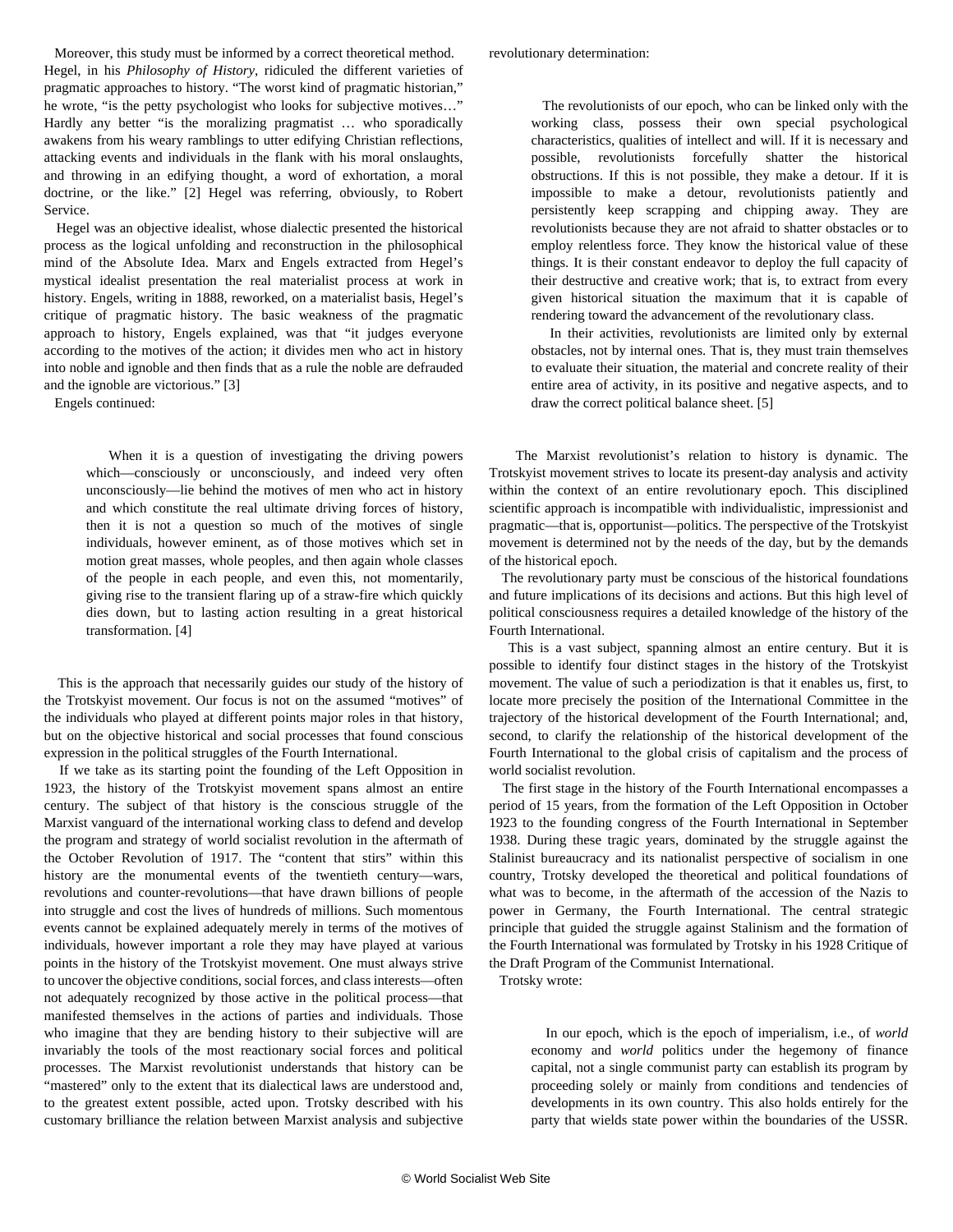On August 4, 1914, the death knell sounded for national programs for all time. The revolutionary party of the proletariat can base itself only upon an international program corresponding to the character of the present epoch, the epoch of the highest development and collapse of capitalism. An international communist program is in no case the sum of national programs or an amalgam of their common features. The international program must proceed directly from an analysis of the conditions and tendencies of the world economy and of the world political system taken as a whole in all its connections and contradictions, that is, with the mutually antagonistic interdependence of its separate parts. In the present epoch, to a much larger extent than in the past, the national orientation of the proletariat must and can flow only from a world orientation and not vice versa. Herein lies the basic and primary difference between communist internationalism and all varieties of national socialism. [6]

 The first stage witnessed a series of political disasters, caused principally by the betrayals of the Stalinist and social democratic bureaucracies. It was the period of Popular Frontism—that is, the subordination of the working class by the Stalinist parties to the bourgeois liberal representatives of imperialism and finance capital—and of the Moscow Trials and the Stalinist terror, which annihilated the Bolshevik cadre that had led the Russian working class to victory. Insisting on the historical necessity of the Fourth International, Trotsky opposed the many centrist organizations that claimed it was premature to proclaim a new International. For the founding of an International "great events" were required. "Great events," Trotsky answered, had taken place: the greatest defeats of the working class in history. Only by building the Fourth International and resolving the crisis of revolutionary leadership would it be possible to reverse the pattern of defeats and secure the victory of socialism.

 The second stage of the history of the Fourth International begins with the founding congress of September 1938 and ends in November 1953 with a major split in the Fourth International. This historical period encompasses the assassination of Trotsky, the entirety of World War II, the establishment of Stalinist regimes in Eastern Europe, the restabilization of capitalism in Western Europe and Japan, the outbreak of the Cold War, the victory of the Chinese Revolution, the outbreak of the Korean War, and the death of Stalin.

 All of these tumultuous events were reflected in the political development of the Fourth International. The outbreak of World War II in September 1939 immediately opened up divisions within the American Socialist Workers Party, as a minority faction led by James Burnham, Max Shachtman and Martin Abern—in response to the August 1939 signing of the Stalin-Hitler Non-Aggression Pact—repudiated the designation of the Soviet Union as a degenerated workers state. The struggle within the SWP—to which Trotsky, in the final months of his life, contributed several documents that are among his most brilliant and farsighted—culminated in a split in April 1940.

 Far more was involved in this critical struggle than a dispute over what words should be used to define the class nature of the Soviet state. At the very heart of the dispute were the most fundamental questions of historical and political perspective: Was this the epoch of socialist revolution? Had the working class exhausted its historically-progressive role and proved incapable of creating a socialist society? Was the Soviet bureaucracy a parasitic caste produced by a series of exceptional circumstances—i.e., the backwardness and isolation of the Soviet Union, the international defeats of the working class—or a new class ruling over a form of post-capitalist exploitation not foreseen by Marxism?

Within a few weeks of the 1940 split Burnham, acting on the logic of his

theoretical and political conceptions, repudiated socialism and moved quickly into the orbit of American imperialism. Shachtman's break with socialism followed a somewhat more circuitous route. Following his repudiation of the unconditional defense of the Soviet Union, even when it confronted the invasion of Nazi armies, Shachtman proceeded to proclaim the principle of the unconditional defense of bourgeois democracy, even when that defense involved direct collaboration with the political, military and intelligence agencies of American imperialism.

 During the war another revisionist tendency emerged, the "Three Theses" group. Advancing views that ran parallel to those of Shachtman, the Three Theses group argued that the Third Reich marked the onset of a period of universal historical retrogression, which had removed socialism from the realm of political possibilities. Humanity, it claimed, had been thrown back a century and was compelled to retrace its steps. The political challenge of the epoch was the reestablishment of bourgeois democracy and national independence.

 Burnham, Shachtman and the retrogressionists reflected shifting political moods within sections of the middle class left intelligentsia, who were in the process of separating themselves from the working class and the perspective of socialist revolution. Another manifestation of that process emerged in the form of a revisionist tendency in the Fourth International. Its leaders, Michel Pablo and Ernest Mandel, responded to the Soviet military victories and the establishment of Stalinist regimes in Eastern Europe by attributing to the Stalinist bureaucracies a revolutionary role. The "deformed workers states" in Eastern Europe, they argued, anticipated the political form through which socialism would be realized in the course of several centuries. The Fourth International had no independent, let alone historically significant role to play in this process.

 By the early 1950s, the Pabloite tendency was attempting to compel the sections of the Fourth International to liquidate its organizations, not only into the Stalinist parties, but into those of the social democrats and bourgeois nationalists as well. By 1953, the Fourth International was no longer a politically homogeneous organization. To prevent the liquidation of the Fourth International, the faction of orthodox Trotskyists led by James P. Cannon issued the Open Letter of November 1953, proclaiming a split inside the Fourth International and the formation of the International Committee. The split brought the second stage of the history of the Fourth International to a conclusion.

 The third stage began with the publication of the Open Letter and ended with the suspension of the British Workers Revolutionary Party from the International Committee in December 1985 and the final severing of all relations with the British national opportunists in February 1986. This period encompasses virtually the entire post-World War II boom. It includes such events as Khrushchev's secret speech, the Hungarian Revolution, the outbreak of a massive wave of anti-colonial struggles (i.e., Vietnam, Egypt, Algeria, the Congo), the establishment of the Castro regime in Cuba, the US intervention in Vietnam and the subsequent eruption of the massive worldwide student protest movement, the counterrevolutionary massacre in Indonesia of 1965–66, the Cultural Revolution in China, the French General Strike of May–June 1968, the collapse of the Bretton Woods system in August 1971, the overthrow of Allende in September 1973, the Arab-Israeli War of October 1973, the victory of British miners over the Tory government in March 1974, the Portuguese Revolution in April 1974, the collapse of the Greek Junta in July 1974, the resignation of Nixon in August 1974, the defeat of the United States in Vietnam in May 1975, the Iranian Revolution of 1978–79, the coming to power of Thatcher and Reagan in 1979 and 1980, and the subsequent initiation of a process of social and political reaction.

 Throughout this explosive period, during which powerful mass movements of the working class posed objectively the possibility of socialist revolution, the International Committee had to contend not only with the relentless pressure of the Stalinist and social democratic parties,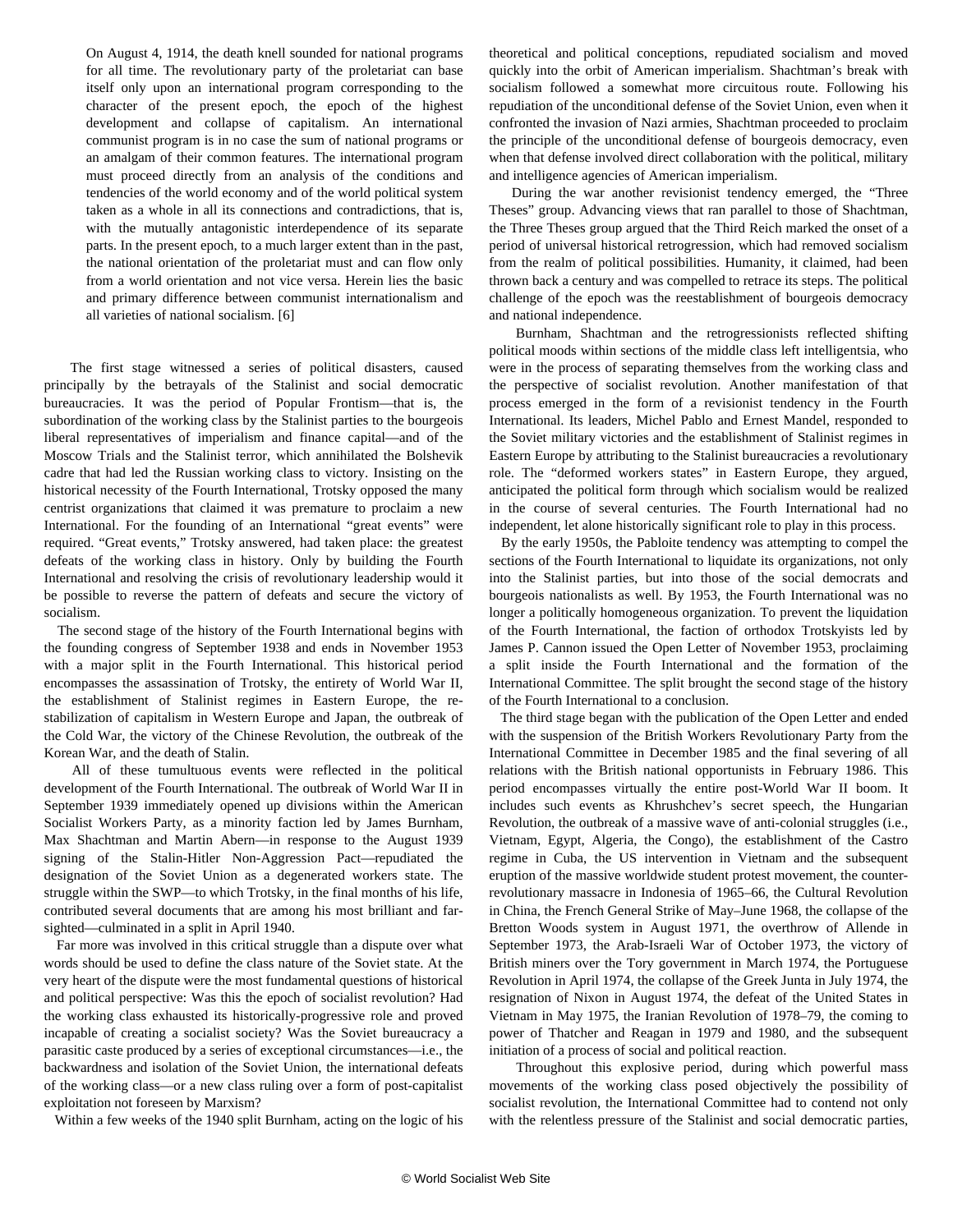trade unions and related organizations. The Pabloite organizations, allied with the aforementioned bureaucracies, as well as a broad stratum of pettybourgeois radicals and anti-Trotskyist intellectuals, sought to isolate the International Committee, combining relentless falsifications of Marxist theory and the principles of the Fourth International with an unending series of political and organizational provocations.

 The first and second stages each encompass 15 years. The third stage, which concluded with the 1986 split, lasted 33 years. The fourth stage, which begins in 1986 and has continued until the present, has also spanned 33 years. The 1985–86 split occurred at the exact midpoint in the entire 66-year history of the International Committee. It is instructive to contrast the third and fourth stages. From 1953 to 1986, the Pabloite opportunists exerted immense pressure on the Fourth International, from both within and without the sections of the ICFI. They were an endless source of political disorientation and provocation. In social terms, the Pabloite organizations were the means by which imperialism and its Stalinist and social democratic bureaucratic agencies politically mobilized sections of the anti-Marxist radical petty bourgeoisie to disrupt and isolate the International Committee. Moreover, the Pabloite organizations played a significant political role in containing and diverting the upsurge of the working class between 1968 and 1975, and thus intensifying the political pressure on the International Committee.

 The British and French sections of the IC had played a critical role in opposing Pablo and Mandel in 1953. Between 1961 and 1963 the British Socialist Labour League, supported by the French, led the fight against the American Socialist Workers Party's unprincipled reunification with the Pabloites. But in the late 1960s, despite deceptively impressive organizational gains in Britain and France, the Socialist Labour League and the Organisation Communiste Internationaliste began to adapt their perspective and activity to the prevailing national political milieus, dominated by the Stalinist and social democratic bureaucracies. The split between these organizations in 1971 took place under conditions in which the political differences between the OCI and SLL were left unclarified. The transformation of the SLL into the WRP—implemented entirely on the basis of nationally-grounded tactical considerations—accelerated the opportunist degeneration of the British section.

 The British organization's increasingly nationalist focus led to an ever more apparent departure from the program and principles of Trotskyism. This was particularly apparent in its abandonment of the theory of permanent revolution and its orientation to the national bourgeoisie of the less developed countries.

 This right-wing and essentially Pabloite course generated opposition within both the Revolutionary Communist League, the Sri Lankan section of the ICFI, and the Workers League in the United States. Both sections had their origins in the ICFI's opposition to the Pabloite reunification of 1963, a critical factor in the subsequent development of both sections. As early as 1971, Comrade Keerthi Balasuriya and the RCL leadership expressed their differences with the British SLL's support for the Indian invasion of East Pakistan, which had been ordered by the bourgeois government of Indira Gandhi. But this principled criticism was suppressed by the British organization without discussion within the International Committee. The SLL sought retribution for the RCL's criticism by willfully isolating the Sri Lankan organization and subjecting its leaders to vicious provocations.

 The development of opposition within the Workers League involved a somewhat more protracted and complicated process. The removal of Wohlforth as national secretary in 1974 (who then rejoined the SWP) made possible the systematic education of its entire cadre on the basis of the history of the Trotskyist movement. The initiation of the investigation into the circumstances surrounding the assassination of Leon Trotsky—known as *Security and the Fourth International*—played a critical role in the political development of the Workers League. It also

represented, in very real and objective terms, a political offensive by the Trotskyist movement against the counter-revolutionary agencies of both the capitalist state and the Stalinist bureaucracies.

 The substantial development of the Workers League after 1974 prepared it for the political struggle that began in 1982, when differences with the WRP were initially presented. During the first stage of this struggle, the Workers League appeared to be completely isolated. But within little more than three years, the Trotskyist opposition to the WRP's Pabloite politics gained a decisive majority in the International Committee. The transformation that took place within the International Committee between August 1985 and February 1986 bears comparison to a political revolution.

 Bear in mind that at the so-called "Tenth Congress of the International Committee" in January 1985, the leaders of the Workers Revolutionary Party barred any discussion of the differences that had been raised by the Workers League over the previous three years. The perspectives document prepared by the WRP for discussion at the Congress consisted of disjointed and bombastic declarations that were later to be appropriately described by the International Committee, in *How the Workers Revolutionary Party Betrayed Trotskyism*, as "The Ten Stupidities of Cliff Slaughter."

 Healy, Banda and Slaughter sought to disguise their political bankruptcy by staging one political provocation after another against the sections of the International Committee. But by the end of 1985, the orthodox Trotskyists—defending the theory of Permanent Revolution—had finally regained control of the International Committee and suspended the WRP from membership.

 In studying the history of the 1982–86 conflict, it is essential to recognize the complex intersection of the inner-party struggle and the broader historical, political, intellectual and social context in which the split developed (and, of which, the latter was a highly conscious political expression).

 It is not possible to really understand the events of 1982–86 apart from this broader context. Even the most abstract element of the differences that emerged between the Workers League and Workers Revolutionary Party—those relating to philosophy and the dialectical method—were related to developments taking place outside the ICFl. However esoteric and jumbled Healy's neo-Hegelian "practice of cognition" may have appeared to be, his retreat from philosophical materialism and embrace of a highly subjective and voluntaristic methodology replicated in many critical respects elements of anti-Marxist theories that were becoming dominant among petty-bourgeois intellectuals in the aftermath of 1968.

 In developing the critique of Healy's revisions of Marxism in 1982, it was necessary to reconstruct the theoretical-intellectual process of Marx and Engels' break, between 1843 and 1847, with left Hegelianism and their elaboration of the materialist conception of history. Healy's claim that human history was to be understood as "the growth of the creative element, man's initiative, both employers and working class," [7] not to mention countless other passages that revived and magnified in a truly grotesque manner the subjective idealism of the left Hegelians, served very definite political ends: the abandonment of a political program based on establishing the political independence of the working class. By 1983 Cliff Slaughter was attacking the Workers League's "too heavy emphasis" on this political independence. It is not difficult to provide innumerable examples of petty-bourgeois, anti-Marxist theorists, writing during the same period, who were attacking both Marxian materialism and its insistence on the revolutionary role of the working class.

 To provide just one very well-known example, *Hegemony and Socialist Strategy*, written by Ernesto Laclau and Chantal Mouffe and brought out by Verso, the Pabloite publishing house in 1985, was devoted entirely to substantiating Cliff Slaughter's 1983 criticism of the Workers League's "too heavy emphasis" on the working class. They wrote: "What is now in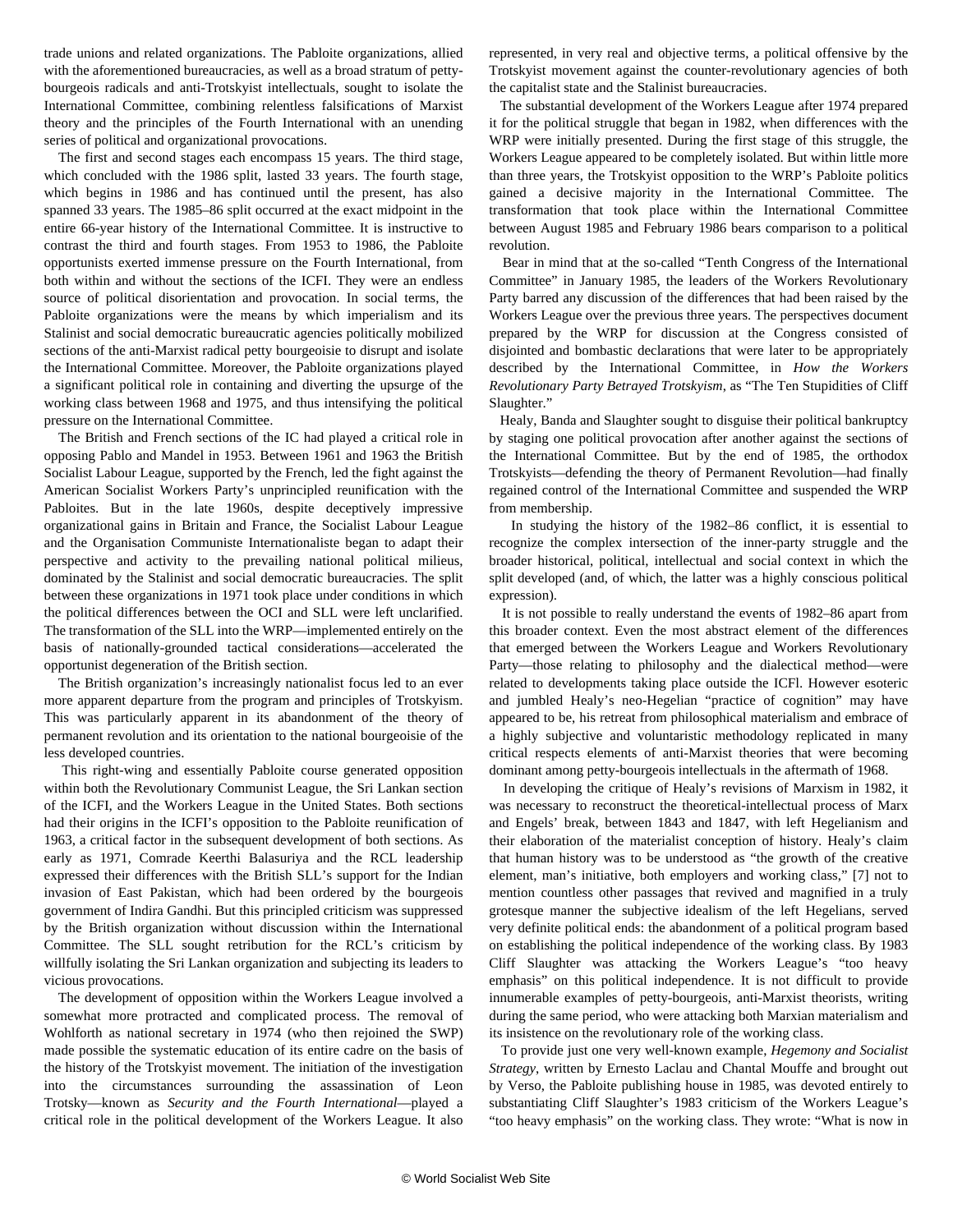crisis is a whole conception of socialism which rests upon the ontological centrality of the working class…" I am sure that Laclau and Mouffe knew nothing about Slaughter's 1983 letter, nor is it likely that Slaughter was conversing with them about my criticisms of the WRP. But, nevertheless, Slaughter, Laclau and Mouffe were all articulating intellectual and political conceptions that were pervasive among broad sections of pettybourgeois anti-Marxist theorists.

 The opposition of the Workers League did not arise automatically out of the developing crisis of Stalinism, Social Democracy, bourgeois nationalism, and the global restructuring of world capitalism. Certainly, this created a new relationship of social forces and a more favorable environment for the orthodox Trotskyists and contributed to the victory over the anti-Trotskyist opportunists and renegades.

 However, the defeat of the WRP and the ejection of the opportunists from the International Committee was not a pre-ordained and automatic process. It was a struggle that was undertaken consciously and deliberately. But the initiation of the conflict and the form of its development were also determined by historical factors, which exerted an immense influence on the political consciousness of the leadership and cadre of the Workers League.

 Clearly, in the critique of Healy's *Studies in Dialectical Materialism* documents, we were very consciously basing ourselves on the entire theoretical capital of the Marxist movement, going all the way back to its origins.

 Moreover, we were aware of the towering intellectual and political legacy of Leon Trotsky, whose work preserved and developed the principles and ideals of the 1917 October Revolution. *The Historical and International Foundations of the Socialist Equality Party*, adopted at the founding congress of the SEP in 2008, presented a concise summary of Trotsky's place in history:

 He was not only the co-leader of the October Revolution, the implacable opponent of Stalinism and the founder of the Fourth International. He was the last and greatest representative of the political, intellectual, cultural and moral traditions of the classical Marxism that had inspired the mass revolutionary workers' movement that emerged in the last decade of the 19th century and the first decades of the 20th. He developed a conception of revolutionary theory, rooted philosophically in materialism, directed outward toward the cognition of objective reality, oriented to the education and political mobilization of the working class, and strategically preoccupied with the revolutionary struggle against capitalism. [8]

 The writings of Trotsky, which we studied assiduously, exposed the nature of the Stalinist betrayal of the October Revolution and developed the strategic orientation and programmatic foundations of socialist revolution in the contemporary world. We also drew political inspiration and real knowledge from the pioneering work of the Socialist Workers Party, under the leadership of the great American revolutionary, James P. Cannon.

 Neither the formation of the American Committee for the Fourth International nor the foundation of the Workers League in 1966 would have been possible without the fight that was waged by the Socialist Labour League in the early 1960s against the SWP's unprincipled reunification, orchestrated by Joseph Hansen, with the Pabloite International Secretariat. Those who joined the Workers League in the early 1970s studied, and I mean studied, the major documents published in the first four volumes of the series, *Trotskyism versus Revisionism*. That is the critical element of the history of the British section that the Workers

League never disassociated from.

 It must be stressed that the Workers League had, from the earliest days, a determined orientation to the working class. Despite all the difficulties it confronted, the Workers League was imbued with confidence in the revolutionary role of the American working class. It was here that the best traditions of "Cannonism" found expression.

 The political history of the WL and the theoretical-political work of the section had sensitized the WL leadership, imbued with the history and principles of the Trotskyist movement, to objective economic processes and political events. This generated political dissatisfaction and disagreement with the course pursued by the WRP.

 Having the advantage of being able to look back over a period of nearly 40 years, we can recognize that the conflict initiated by this critique, which culminated in the suspension of the WRP from the International Committee in December 1985, and the complete severing of relations in February 1986, was a critical event in the history of the world Marxist movement. The very survival of the Fourth International was at stake. Except for the International Committee, the movement founded by Leon Trotsky had been politically liquidated by the Pabloites. In all the countries where the Pabloites had been able to establish organizational control, they had destroyed the Trotskyist organizations by turning them into political appendages of the Stalinist, social democratic or bourgeois nationalist organizations. By 1985, the Workers Revolutionary Party, which had by that point capitulated to Pabloism, was close to completing the same wrecking operation. As we were to later discover, in secret communications Healy was promising both bourgeois nationalist regimes in the Middle East and trade union bureaucrats in Britain that the full resources of the WRP would be placed at their disposal.

 Of course, efforts would have been made to sustain and rebuild the Trotskyist movement. I am certain that there would have been in all the sections of the International Committee comrades devoted to Trotskyism, who remained determined to rebuild the Fourth International. But their efforts would have been burdened by the disorientation that would have followed the collapse of the WRP had there not been a highly developed analysis of the underlying causes of the 1985 crisis. In fact, it was the existence of the detailed written critique, developed by the leadership of the Workers League between 1982 and 1984, of Gerry Healy's theoretical charlatanry and the WRP's capitulation to Pabloite revisionism that refuted Cliff Slaughter's cynical lie that the WRP's political crisis was just one element of the "equal degeneration" of the entire International Committee. Had the ICFI not survived the crisis of 1985–86, there would not exist an *international* politically unified revolutionary Marxist party in the world today.

 But the International Committee not only survived the crisis. It emerged from the split as a vastly strengthened organization. The political significance of the split of 1985–86 is demonstrated when one compares the development of the International Committee during the 33 years prior to the split, to its political development after the break with the Workers Revolutionary Party. The decisive defeat and ejection of Pabloite opportunism created the conditions for an immense theoretical, political and organizational development of the International Committee of the Fourth International. The work of theoretical and political clarification made possible by the expulsion of the national opportunists signified nothing less than a renaissance of Trotskyism.

 Between 1982 and 1986, the orthodox Trotskyists defended the political heritage and program of the Fourth International. The essential historical significance of the defense of Trotskyist principles was revealed by the world events that unfolded in the aftermath of the split. We now know, of course, that the split of 1985–86 anticipated immense global political, geopolitical, and socio-economic changes.

 As the WRP repudiated Trotskyism, it sought new allies among the bourgeois nationalists, the social democratic reformists, and the Stalinist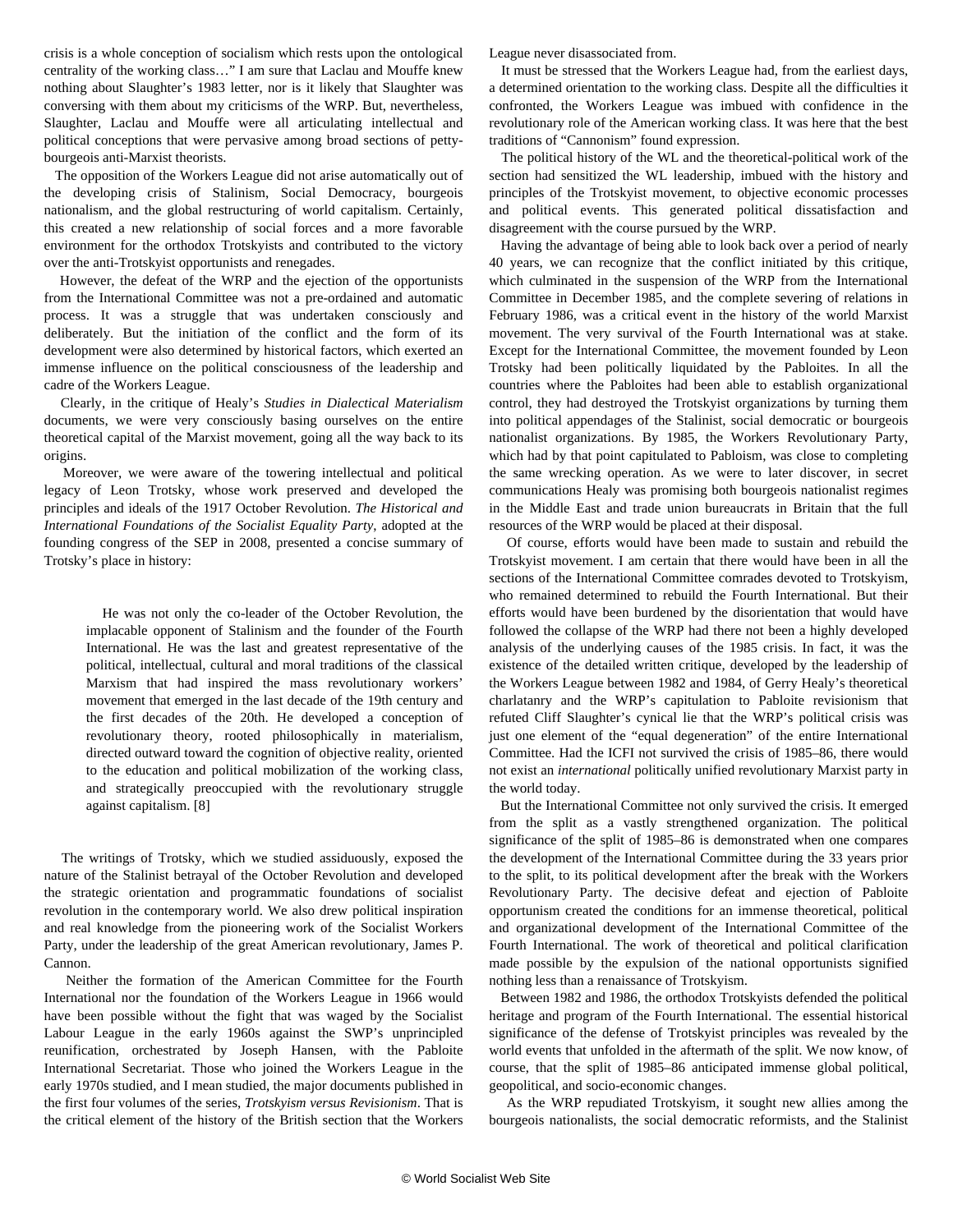parties. It viewed the smaller sections of the International Committee with contempt. What need was there for the "Trotskyite groupos" (a phrase used by Healy with ever greater frequency in the years prior to the split)? The renegades could hardly imagine that within five years of the 1986 split the Stalinist regimes of Eastern Europe and in the Soviet Union would all be dissolved, and that the mass Stalinist organizations would be smashed to pieces, thus fulfilling Trotsky's prophesy upon founding the Fourth International in 1938, that "The great events that rush upon mankind will not leave of these outlived organizations one stone upon another."

 Healy, reduced to a pathetic wreck, went to his grave in December 1989 still believing that his hero, Mikhail Gorbachev, was leading a political revolution. Amidst the tumultuous events that followed the split, the International Committee had not only to repair the damage that had been done by the renegades. It had to undertake a far-reaching theoretical and political renewal of the Fourth International. This challenge could not be met by limiting ourselves to the repetition of familiar political formulae and slogans. It was necessary to apply creatively and imaginatively the Marxist method, refracted through the prism of historical experience, to the analysis of unprecedented events for which there existed no readymade answer.

 The extent of the theoretical work conducted by the International Committee is indicated in a review of the plenary meetings of the IC held during the six years that followed the split:

 The First Plenum of the ICFI (May 18–June 9, 1986) was preoccupied with an analysis of the betrayal of the WRP. It established that the collapse of the WRP was the product of opportunism. During that plenum, which lasted two weeks, comrade Keerthi and I worked together to write *How the Workers Revolutionary Party Betrayed Trotskyism 1973–1985* .

 The Second Plenum of the ICFI (September 29–October 12, 1986) examined the impact of the WRP's opportunism throughout the International Committee and developed a critique of the "tactical opportunism" which distorted the development of perspectives in different sections of the IC. We also prepared a resolution on the International Communist Party in Britain and began work on a perspective for the RCL in Sri Lanka.

 The Third Plenum of the ICFI (March 10–23, 1987) produced an analysis of the relations between the WRP and MAS (Movement for Socialism) in Argentina, and also the statement "What Is Happening in the USSR," written by Bill Van Auken and Nick Beams, which analyzed perestroika and glasnost. The review of the history of MAS was important, not only because of the intrinsic significance of the events in Argentina, but also because, in the aftermath of their break with the International Committee, Slaughter and his supporters claimed that a new foundation for the Fourth International would be created through an alliance with the organization of the notorious Argentine opportunist, Nahuel Moreno.

 The Fourth Plenum of the ICFI (July 20–27, 1987) began discussion on the drafting of an international perspectives document. The delegates agreed that it was necessary for the ICFI to elaborate, in opposition to the universal renunciation of Marxism and even the most elementary principles of the class struggle, the objective driving forces that would lay the global economic and geopolitical foundations of a new wave of revolutionary struggle by the international working class.

 The Fifth Plenum of the ICFI (November 11–20, 1987) was held under conditions that verified the timeliness of the work on perspectives had already been demonstrated. The crash of international markets had occurred on October 19, 1987. The theoretical basis of the analysis of this event had already been elaborated in the work carried out in the aftermath of the Fourth Plenum on the globalization of production and the intensifying conflict between the world market and the nation state system. The plenum also developed a further analysis of the tasks of the Revolutionary Communist League, producing a statement on the United Socialist States of Sri Lanka and Tamil Eelam.

 The Sixth Plenum of the ICFI (February 9–13, 1988) was held just a few weeks after the sudden and untimely death of Keerthi Balasuriya, at the age of 39, on December 18, 1987. The plenum concentrated on the relationship between international strategy and national tactics in the work of the sections of the ICFI.

 The Seventh Plenum of the ICFI (July 23–26, 1988) studied and adopted unanimously the international perspectives resolution.

 The Eighth Plenum of the ICFI (June 15–24, 1989) reviewed the development of the International Committee since the 1985–86 split, discussed the deepening crisis of the Gorbachev regime, and decided that I should travel to the Soviet Union.

 The Ninth Plenum of the ICFI (December 11–16, 1989) reviewed the events in Eastern Europe, and, especially, the Deutsche Demokratische Republik (DDR). I reported on my trip to the Soviet Union in November, during which I had delivered a lecture at the Historical-Archival Institute in Moscow, attended by nearly 200 people.

 The Tenth Plenum of the ICFI (May 6–9, 1990) concentrated on a review of the political and historical significance of the dissolution of the Deutsche Demokratische Republik.

 The Eleventh Plenum of the ICFI (March 5–9, 1991) conducted an extensive discussion of the US invasion of Iraq. The ICFI decided to hold an International Conference against Imperialism and War later that year. Following the plenum, the ICFI issued a Manifesto that explained the significance of the Gulf War and provided the programmatic basis for the international conference, which was actually held in November.

 The Twelfth Plenum of the ICFI (March 11–14, 1992) examined the dissolution of the USSR in the context of the history of the international socialist movement. The plenum began with my report, "The Struggle for Marxism and the Tasks of the Fourth International."

 As should be clear from this review of the twelve plenums held in the six years following the split, the scope of the work of the ICFI was enormous. I should point out that the brief summary of each of these plenums hardly encompasses the full range of events and political experiences that were reviewed at these politically intense meetings. For example, in many of these meetings there were extensive discussions of the developments in Sri Lanka, which were critical for developing the strategy of permanent revolution and reevaluating the attitude of the Fourth International to the demand for national self-determination. By the time of the launching of the *World Socialist Web Site* in 1998, another five plenums were held. The fifteenth plenum in August 1995 discussed the reasons for and implications of the transformation of the leagues into parties. The eighteenth plenum in January 1998 gave the final go ahead for the launching of the WSWS.

 In all this work, the fundamental political principle that guided our efforts was that of Marxist internationalism. We insisted upon the primacy of world strategy over national tactics, and that the appropriate response to problems that arise within the national sphere could be derived only on the basis of an analysis of global processes. On this basis, the International Committee was able to develop a level of international collaboration that had not existed in the entire history of the Fourth International. Actually, the word "collaboration" does not adequately encompass the nature of the interaction between ICFI sections that developed in the aftermath of the split with the WRP nationalist renegades. As I stated in my report to the Detroit membership of the Workers League on June 25, 1989:

 The scope of this international collaboration, its direct impact on virtually every aspect of the practical work of each section, has profoundly and positively altered the character of the ICFI and its sections. The latter are ceasing to exist in any politically and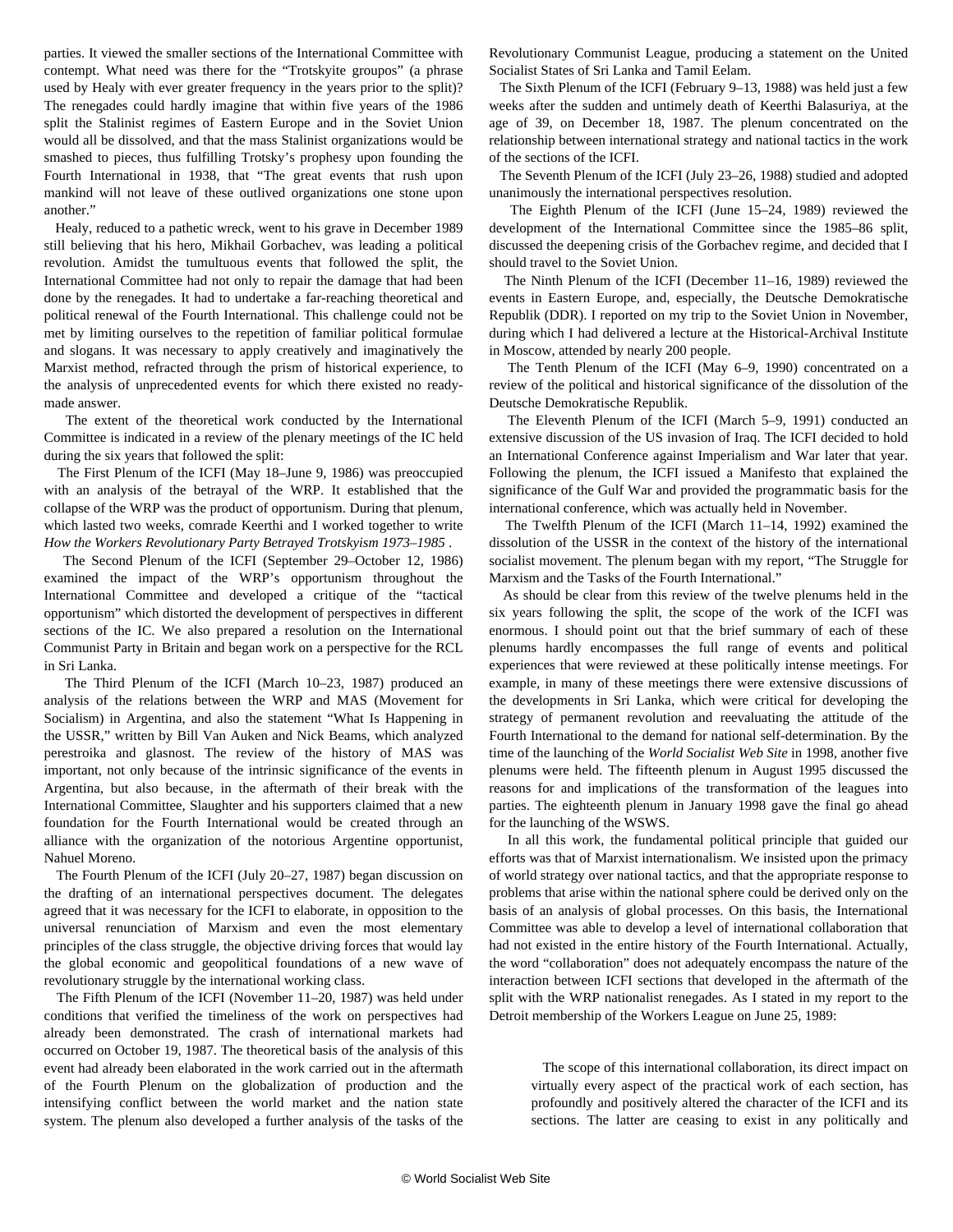practically meaningful way as independent entities. Upon the foundation of a common political program, a complex network of relationships has emerged within the ICFI which binds together every section. That is, the sections of the ICFI comprise interconnected and interdependent components of a single political organism. Any breaking of that relationship would have devastating effects within the section involved. Every section has now become dependent for its very existence upon this international cooperation and collaboration, both ideological and practical. [9]

 The advances in the sphere of program, perspective and organization between 1986 and 1992 prepared the subsequent transformation in 1995–97 of the leagues of the ICFI into parties and, in 1998, the launching of the *World Socialist Web Site*.

 The progress made by the International Committee during the past third of a century has demonstrated what could be achieved by the Fourth International once it was able to eject the opportunists and develop the revolutionary movement on the basis of Marxist principles.

 In his speech of October 18, 1938, Trotsky reviewed the work that had prepared the foundations of the new International:

 The Bolshevik-Leninists, the international pioneers, our comrades across the world, searched the way of the revolution as genuine Marxists, not in their feelings and wishes, but in the analysis of the objective march of events. Above all were we guided by the preoccupation not to deceive others nor ourselves. We searched seriously and honestly. And some important things were found by us. The events confirmed our analysis as well as our prognosis. Nobody can deny it. Now it is necessary that we remain true to our program and to ourselves. It is not easy to do so. The tasks are tremendous, the enemies—innumerable. We have the right to spend our time and our attention on the jubilee celebration only insofar as from the lessons of the past we can prepare for the future. [10]

 When Trotsky recorded this speech, he was surveying the results of 15 years of political work and struggle, from 1923 to 1938. We are now looking back over work that spans more than twice that period of time, 33 years. Trotsky's words remain intensely relevant. Our tasks remain "tremendous" and our enemies "innumerable." But we also found "some important things" in the course of more than three decades, and there is no question, that "the events confirmed our analysis as well as our prognosis."

 Is there another political party in the world that would care – or, should I say, dare—to have the political prognoses and analyses that it produced between 1986 and 1992 compared to the documents produced by the International Committee? Who among the university academics and thinktank specialists correctly evaluated the nature of Gorbachev's *perestroika* and *glasnost*, let alone foresaw the dissolution of the Stalinist regimes between 1989–1991?

 As for the Pabloites, they understood nothing and foresaw nothing. Since 1951 Ernest Mandel, alongside Michel Pablo, had insisted that the Stalinist bureaucracy would guide the Soviet Union and its satellite regimes in Eastern Europe to socialism. He hailed Gorbachev as the fulfillment of this delusionary perspective. Mandel's biographer recalls: "In his 1989 book *Beyond Perestroika: The Future of Gorbachev's USSR*, a study of glasnost and perestroika published simultaneously in London and Paris, Mandel sketched four possible scenarios for what Gorbachev

had set in motion. He did not devote a single word to the possible restoration of capitalism." [11]

 While Mandel gazed upon Gorbachev's Kremlin and saw a rainbow glowing above it, the International Committee foresaw the approach of the abyss. In the report given to the Detroit membership of the Workers League on June 25, 1989, I said:

 All our renegade opponents and, indeed, all Pabloites have this in common, that they attack the International Committee for speaking of capitalist restoration in the Soviet Union, Eastern Europe and China. They insist that the bureaucracy cannot carry through a change in property relations, arguing that the bureaucracy is based on and rooted in the state property relations which were established either in 1917 or in the aftermath of the Second World War. That represents a complete falsification of Trotsky's position. Trotsky warned again and again that the bureaucracy, if not overthrown by the working class, would inevitably move in the direction of the restoration of capitalist property. [12]

 This report was given just three weeks after the Tiananmen Square massacre in China and little more than three months before the eruption of the political crisis in East Germany that would bring upon the rapid dissolution of the DDR. Even then, the analysis of the International Committee was dismissed as the jeremiad of a political sect. But this "sect" had the incomparable advantage of basing its analysis on the theoretical work of Leon Trotsky.

 Understanding nothing of the nature of the Stalinist regimes, and, therefore, having failed to foresee their dissolution, bourgeois theorists proved no less incompetent in formulating their analyses of the trajectory of world politics in the aftermath of the events of 1989–91. It is hardly necessary to review Fukuyama's "End of History" theory, which years ago ceased to be taken seriously by anyone, least of all by its author, who has publicly renounced his own creation. As for the late Eric Hobsbawn's "Short Twentieth Century," this impressionist reaction to the dissolution of the Soviet Union has been refuted by the obvious fact that the multiplying crises of the new century bear a painful resemblance to those of the last one.

 False theories have consequences. The global triumph of capitalistbased democracy anticipated by liberal theorists failed to materialize. The democratic daydreams of 1991 have given way to the fascist nightmares of 2019. Nearly 75 years after the collapse of Hitler's Third Reich, fascism is a growing political force throughout the world. In the United States, Trump uses language that has never before been used—at least, not publicly—by an American president. His speeches, not to mention his daily Tweets, are acquiring an openly fascist character.

 Eastern Europe is dominated by xenophobic nationalist parties. In Italy, the deputy prime minister, Matteo Salvini, makes no secret of his admiration of Benito Mussolini. In Germany itself, 30 years after the reunification, political life is dominated by the fascist resurgence. Despite the overwhelming hostility to the neo-Nazi right, it is being systematically supported and strengthened by a conspiracy involving powerful forces within the state and the political establishment. The *Alternative für Deutschland* [AfD] is the official political arm of this conspiracy. The CDU-CSU-SPD coalition government is the political enabler of the conspiracy, maneuvering behind the scenes to make the AfD the most influential political party in Germany, despite the fact that it received only 13 percent of the vote in the last election. The network of Nazi terrorists who have been protected by the police and intelligence agencies as they carry out political assassinations—most recently the murder of CDU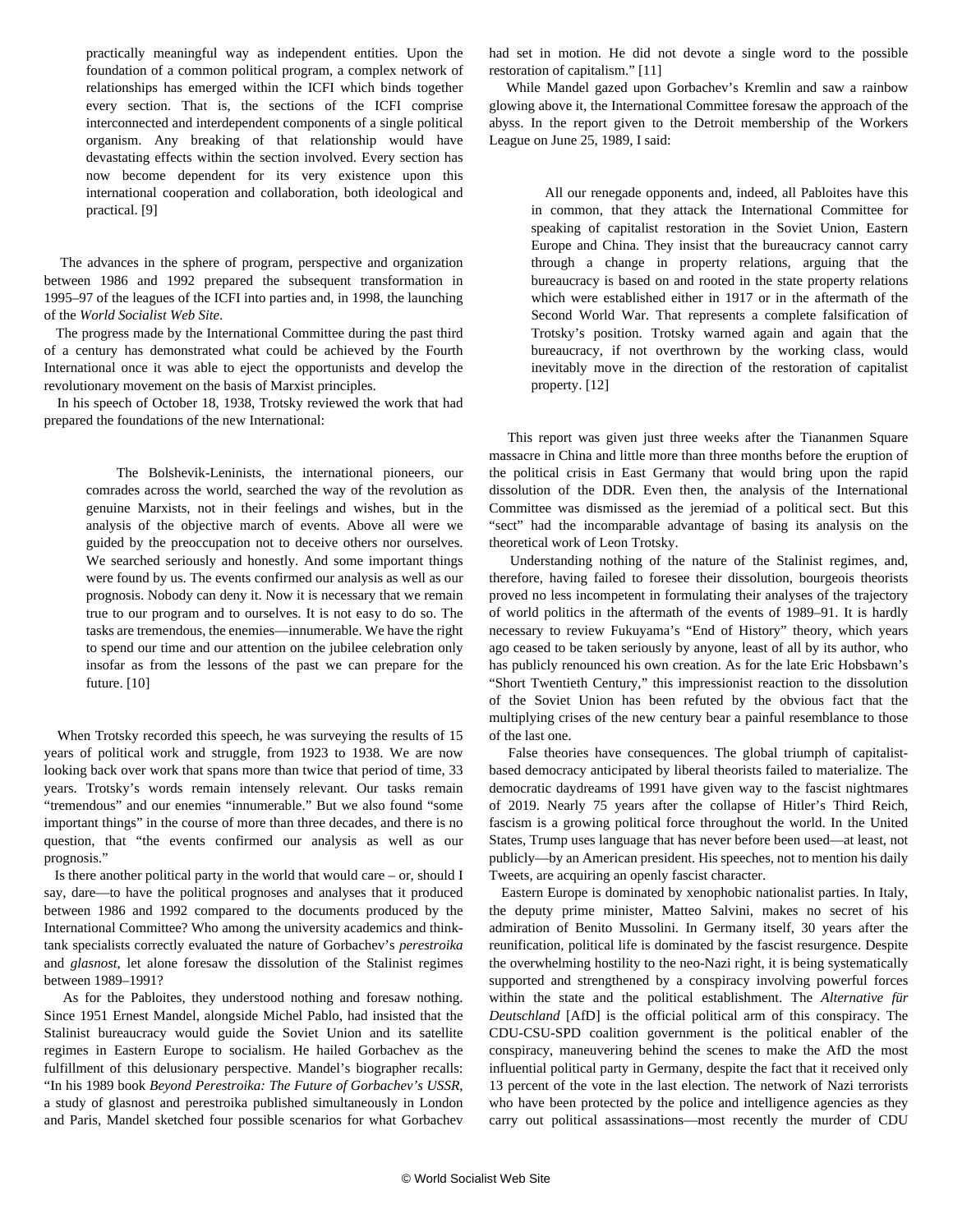politician Walter Luebke—is the paramilitary force of the fascists.

 The *Verfassungsschutz*, a branch of the Interior Ministry, is the judicial arm of the neo-Nazi resurgence. It is difficult to determine where, exactly, the *Verfassungsschutz* ends and the armed terrorists begin. The assassins carry out their operations in full confidence that the *Verfassungsschutz* will provide them with the necessary legal cover. In any event, they are collaborating in their common war to eliminate opposition to capitalism and imperialism in Germany.

 On May 23, 2019, the *Verfassungsschutz* issued a 56-page response to the Sozialistische Gleichheitspartei's appeal of its placement on the Interior Ministry's list of subversive organizations. Later this week there will be a more detailed analysis of the *Verfassungsschutz* response and the legal and political reply of our movement to this attack on its democratic right to conduct political activity. The *Verfassungsschutz* document bases itself explicitly on totalitarian legal doctrines that were introduced by the Nazis after they came to power in 1933. It revives the doctrine of *Willensstrafrecht*, which criminalizes all ideas that might, at some unspecified point in the future, encourage hostility and political opposition to the existing state and social order.

 The *Verfassungsschutz* does not dispute that the SGP conducts its activities within the framework of the law. According to the *Verfassungsschutz,* it is not the SGP's overt actions, but the party's ideas that are criminal. Specifically, it encourages thinking with the use of concepts and categories that counterpoise class to nation; it strives to develop within the working class consciousness of its social interests; it promotes hostility to capitalism; it denounces imperialism and militarism; and it rejects all compromises with the main political parties and trade unions.

 The *Verfassungsschutz* bases its response on a detailed review of the program and published statements of the SGP, especially its *Statement of Principles* of May 23, 2010, from which it quotes the following declaration: "The strategic goal of the Sozialistische Gleichheitspartei and the International Committee of the Fourth International is to educate and prepare the working class for the revolutionary struggle against capitalism, the establishment of workers' power and the building of a socialist society." [*Verf,* p. 8] The response emphasizes that the SGP "understands itself as a Trotskyist party which, in accordance with its ideological orientation, refers in all its fundamental writings above all to the Russian revolutionary Leon Trotsky and professes its allegiance to his teachings. In addition, the plaintiff [SGP] relies in particular on Karl Marx, Friedrich Engels, Vladimir Ilyich Lenin, Rosa Luxemburg and Karl Liebknecht." [Ibid, p. 9]

The *Verfassungsschutz* states:

 On the basis of its Marxist thinking in terms of class—which, as has been shown, is not compatible with the ideas of the constitution—and its propagation of the class struggle, the plaintiff demands the overcoming and overthrow of "capitalism," and not only in a sense that is related to the economic system, but as the overcoming of the liberal democratic basic order. According to the communist interpretation, "capitalism" is regarded as the core problem responsible for all further political deficits. It is therefore fundamentally opposed not only as an economic system but also as a social order. The plaintiff avowedly seeks to establish a socialist state and social system. [Ibid, p. 22]

 The underlying assumption of this indictment is that capitalism and the "liberal democratic order" are coequal and equivalent. Of course, from a historical standpoint, this argument can be made—but it is one that undermines the democratic pretensions of this "order." Because if the liberal democratic order is inseparable from capitalism, it must at a certain point cease to be "liberal," to the extent that liberalism, however problematically, is identified with the defense of democratic rights. Within the framework of this definition, the more capitalist the social order, the less liberal it can be. This was a point that was made very forcibly by the celebrated American liberal philosopher, John Dewey, in his 1935 essay, "The Crisis in Liberalism." Capitalism and liberalism, he argued, had become incompatible, as a consequence of the economic development of modern society. He wrote:

 Back of the appropriation by the few of the material resources of society lies the appropriation by the few in behalf of their own ends of the cultural, the spiritual, resources that are the product not of the individuals who have taken possession but of the cooperative work of humanity. It is useless to talk about the failure of democracy until the source of its failure has been grasped and steps are taken to bring about that type of social organization that will encourage the socialized extension of intelligence. [13]

 The *Verfassungsschutz* response, shot through with hypocrisy and deceit, is not concerned with democratic theory. It draws its inspiration not from Dewey, but from Carl Schmitt and Josef Goebbels. It argues explicitly that Marxist conceptions cannot be legal because the opposition to capitalism leads inexorably to opposing the existing forms of political and economic organization. It insists on the unbreakable link between democracy, capitalism, and private economic interests. Even though Marxist and Trotskyist conceptions are propagated through legal means, they raise the specter of a revolutionary overturn. Therefore, the ideas must be proscribed and suppressed.

 No less dangerous for the existing order than its opposition to capitalism is the SGP's denunciation of imperialism and militarism. The *Verfassungsschutz* cites remarks made by Comrade Christoph Vandreier in a 2017 radio interview, explaining the party's struggle against war:

 What you have to do to prevent war is [create] an international socialist movement. The masses themselves must intervene in political events. They must overthrow capitalism internationally on the basis of a socialist perspective and build a society that overcomes the nation-states and puts an end to the division of the world into nation-states and the possession, the private ownership of the means of production. [Ibid, p. 34]

 Significantly, the *Verfassungsschutz* response fully acknowledges that the SGP "rejects separate acts of violence by individuals, also because these involve the danger of playing into the hands of the capitalist state." [Ibid, p. 40] However, the report then emphasizes that "this rejection applies only to 'separate individuals who resort to violence,' but not to the 'collective struggle of the working class.'"

 Under no circumstances, the *Verfassungsschutz* insists, can such mass struggles be considered legal and compatible with the "liberal democratic order." The working class is denied even the right to defend itself against the fascist assaults on its democratic rights. The report denounces Trotsky's declaration, in the *Transitional Program*, that "it is necessary to propagate the necessity of creating workers' groups for self-defense." This demand was formulated at a time when Hitler ruled Germany, Mussolini Italy, and striking workers in the United States were regularly confronted with well-organized squads of heavily-armed fascists, not to mention the repressive forces of the capitalist state.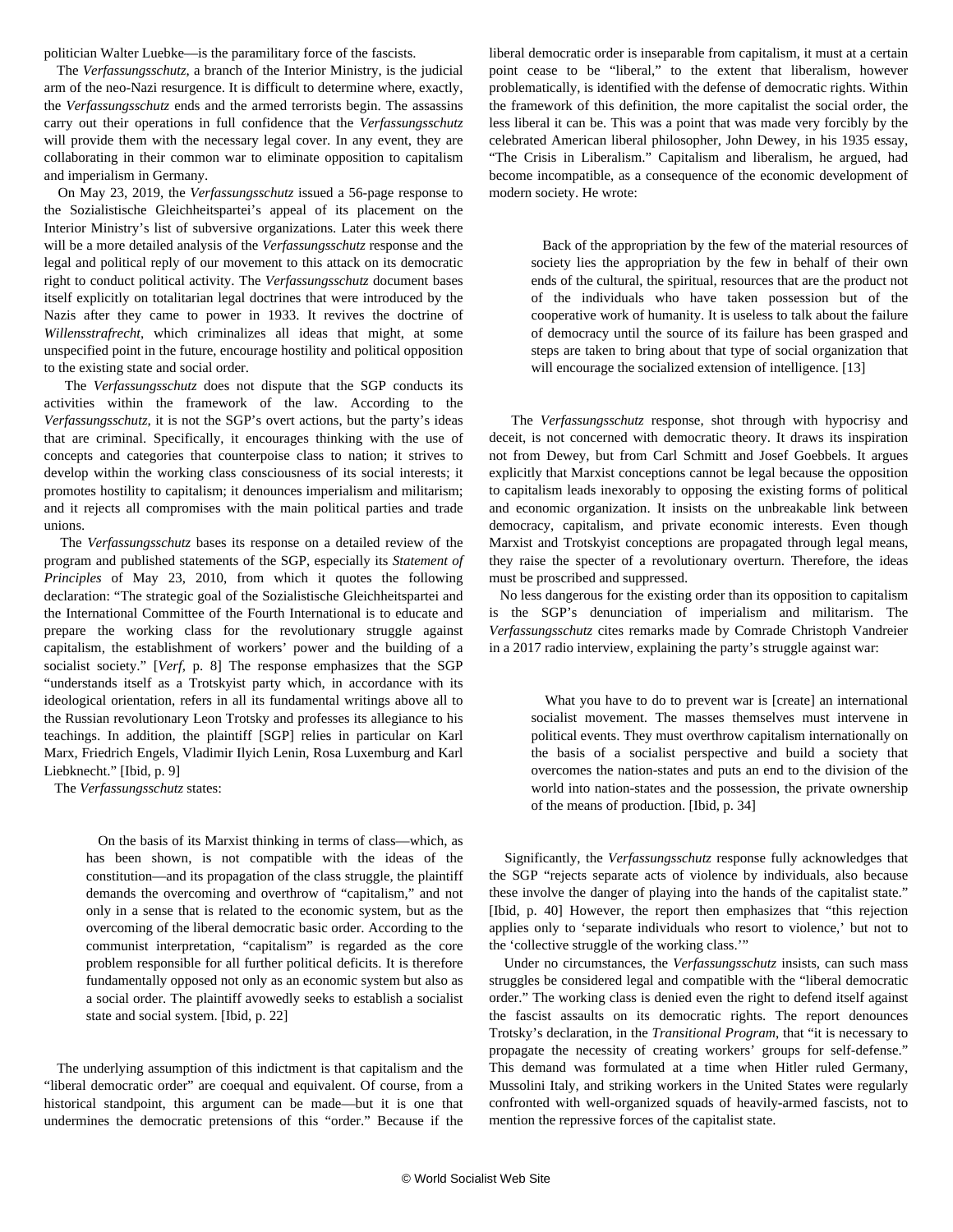The Verfassungsschutz denounces the World Socialist Web Site, whose roader crisis of the global order, with as yet unrecognized but fararticles "are explicitly intended to give readers a 'socialist orientation' on the basis of 'Marxist analysis.'" [Ibid, p. 48] It cites the SGP's publishing arm, the Mehring Verlag, which, the document notes, "publishes, among other things, German translations of Trotsky's works as well as works by David North." [Ibid, p. 48]

 The SGP and the ICFI are the principal and immediate target of the *Verfassungsschutz's* attack on democratic rights. Its authors are not political yahoos. They have obviously poured over the documents of our party, not to mention the works of Trotsky and the great theoreticians of socialism, going back to Marx and Engels. The *Verfassungsschutz* makes it clear that it views the SGP and ICFI as the standard bearers of contemporary Marxian socialism. But its legal implications and consequences extend beyond the ideas of our party. The introduction of the concept of *Willensstrafrecht* is aimed at the criminalization of every form of opposition to capitalism, imperialism, social inequality and war. The document of the *Verfassungsschutz* expresses in pseudo-legal form the ferocious hostility to socialism—rooted in a fear of mounting workingclass discontent and its political radicalization—that is fueling the efforts to legitimize fascist ideas. Professor Jörg Baberowski, whom the SGP has done so much to expose, is not some sort of isolated eccentric academic. He is, rather, a highly active and visible representative of a social phenomenon that was well-known in the 1920s and 1930s, the fascist intellectual.

 A substantial number of avowedly fascist theorists—some from the past (for example, Carl Schmitt and Julius Evola), but many alive and active (such as Alain de Benoist, Paul Gottfried, and Alexander Dugin)—are becoming increasingly prominent, as their ideas find expression in government policies. Most of these fascist ideologists are not well known, but this does not lessen their political significance.

 The ruling elite and its representatives recognize that it may not be wise to call attention to the fascist inspiration of their reactionary policies and political agitation. As the editor of a recently published volume titled *Key Thinkers of the Radical Right* warns:

 Almost none of [the Greek] Golden Dawn's or [the Hungarian] Jobbik's voters will have heard of Evola, and even fewer would share his views on gender, war, or paganism, but Evola's thought is still of indirect importance for Greek and Hungarian politics, as it undoubtedly is for the politics of other countries whose politicians are more cautious about what they put on their websites and which authors and publishers they write forwards for. In the US, for example, President Trump's former "chief strategist," Steve Bannon, has referred to Evola and Dugan only obliquely, and has only once mentioned his appreciation of Guénon, the French esotericist, who inspired both Evola and Dugin. These key thinkers of the radical Right, then, matter everywhere that the Right is resurgent, in America as much as in France, Greece, Russia, and Hungary. [14]

 The ideological and political resurgence of fascism exposes the bankruptcy of the "triumph of capitalism" and the "death of Marxism" narratives that were developed in the immediate aftermath of the dissolution of the Stalinist regimes and the restoration of capitalism. To a great extent, these narratives were constructed to serve as political propaganda, with the requisite catch phrases. There was little in the way of analysis. But an assumption that underlay virtually all responses—whether from those who hailed the dissolution of the Stalinist regimes or from those who responded with demoralization—was that the upheavals in Eastern Europe and the former USSR were unrelated to any

reaching consequences for the United States and all the other major imperialist powers.

 The analysis developed by the International Committee, even as the events were unfolding, demonstrated a level of historically-informed foresight that can be justly described as unique. At the Tenth Plenum of the International Committee, held in May 1990, there was an extensive discussion of the significance of the dissolution of the Stalinist regimes in Eastern Europe. In the course of that lengthy discussion that began on May 6, 1990, I stated:

 Certainly, the events which have taken place in East Germany and the experiences which the BSA [*Bund Sozialistische Arbeiter*] has had in East Germany are very important and must be discussed and analyzed. But at this point in the discussion it is necessary for us to approach these events within the framework of our international analysis and to arrive at certain conclusions as to how we understand the world situation.

 I don't believe that we can develop a perspective in Eastern Europe simply on the basis of the assertion that the drive for the reimposition of capitalism is going to meet resistance from the working class. That's true, of course, but there are more fundamental questions involved. At the heart of our analysis has been the insistence that what we are witnessing at the present time is the breakup of all the relationships which were established by imperialism with the aid of Stalinism at the end of the Second World War.

 There are two possible interpretations which can be given to the events taking place in Eastern Europe. One can say that this represents a historic triumph of capitalism over socialism; the working class has suffered a massive historical defeat; the perspective of socialism has essentially come to ruin, and we stand on the threshold of a whole new period of capitalist development. Or—and this is, of course, the standpoint of the International Committee, and this distinguishes us from all other tendencies—that the breakdown of the imperialist order opens up a period of profound disequilibrium which is going to be resolved internationally in the course of massive political and social struggles; that what predominates today is a level of instability unequalled at any time since the 1930s. Our analysis can't, of course, base itself on the outcome of the first stage of events in Eastern Europe. Otherwise I think one is left with what is a very pessimistic conclusion.

 The discussion continued on May 7. While recognizing the breakdown of the old post-World War II order, did we foresee a rapid establishment of a new global equilibrium that would make possible a prolonged and peaceful development of world capitalism? I sought to answer this question as follows:

 There are two sides of this question which we have to consider in arriving at an answer: first, the relationship between the imperialist powers and, second, the relationship between the classes, not simply on a national but on a world scale. The question is: will the imperialists be able to work out a new and stable equilibrium peacefully? …

 This is the decisive question: is it to be expected that the imperialists can arrive peacefully and harmoniously at a new world balance of power, a new international equilibrium? Will they be